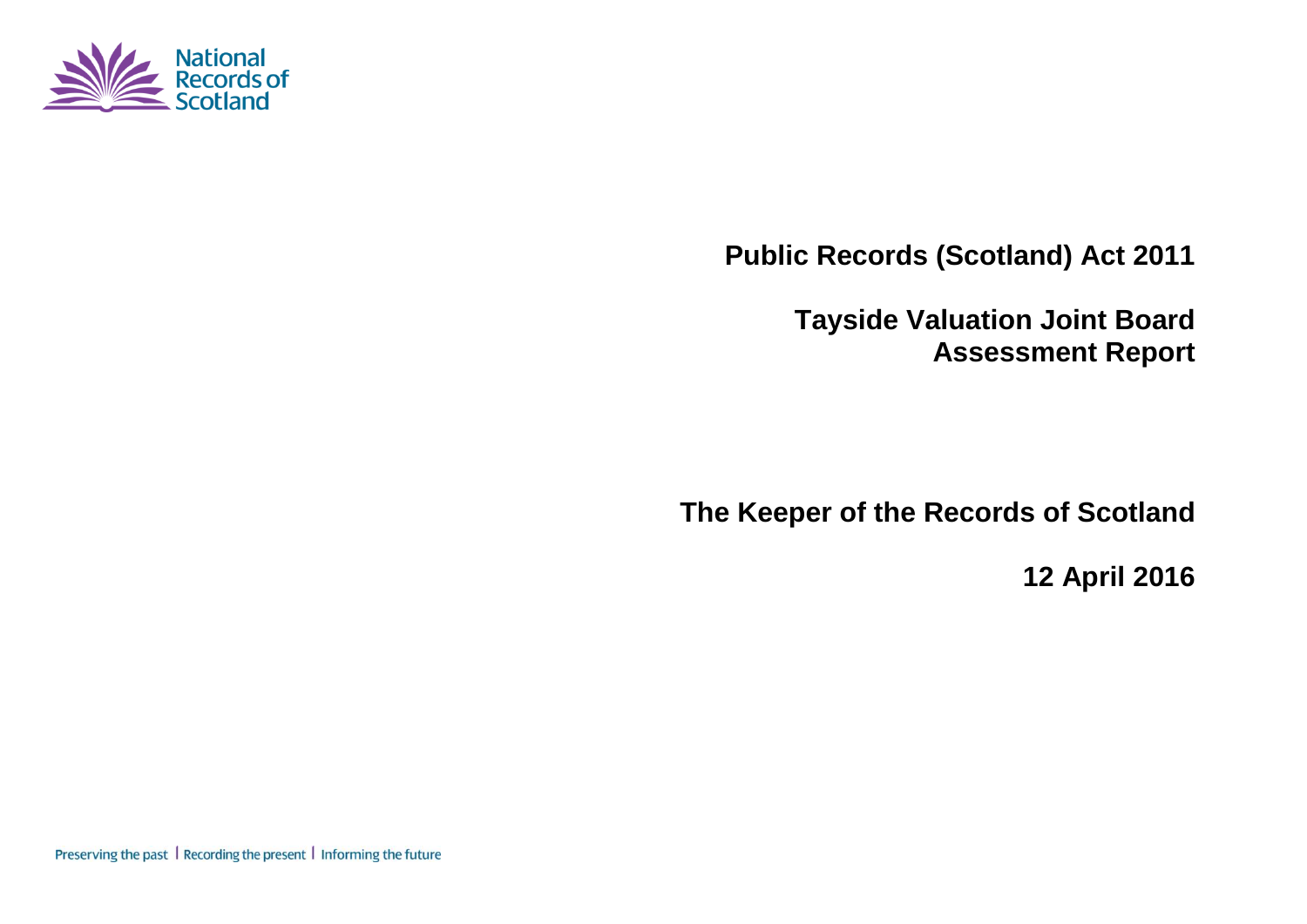#### **Contents**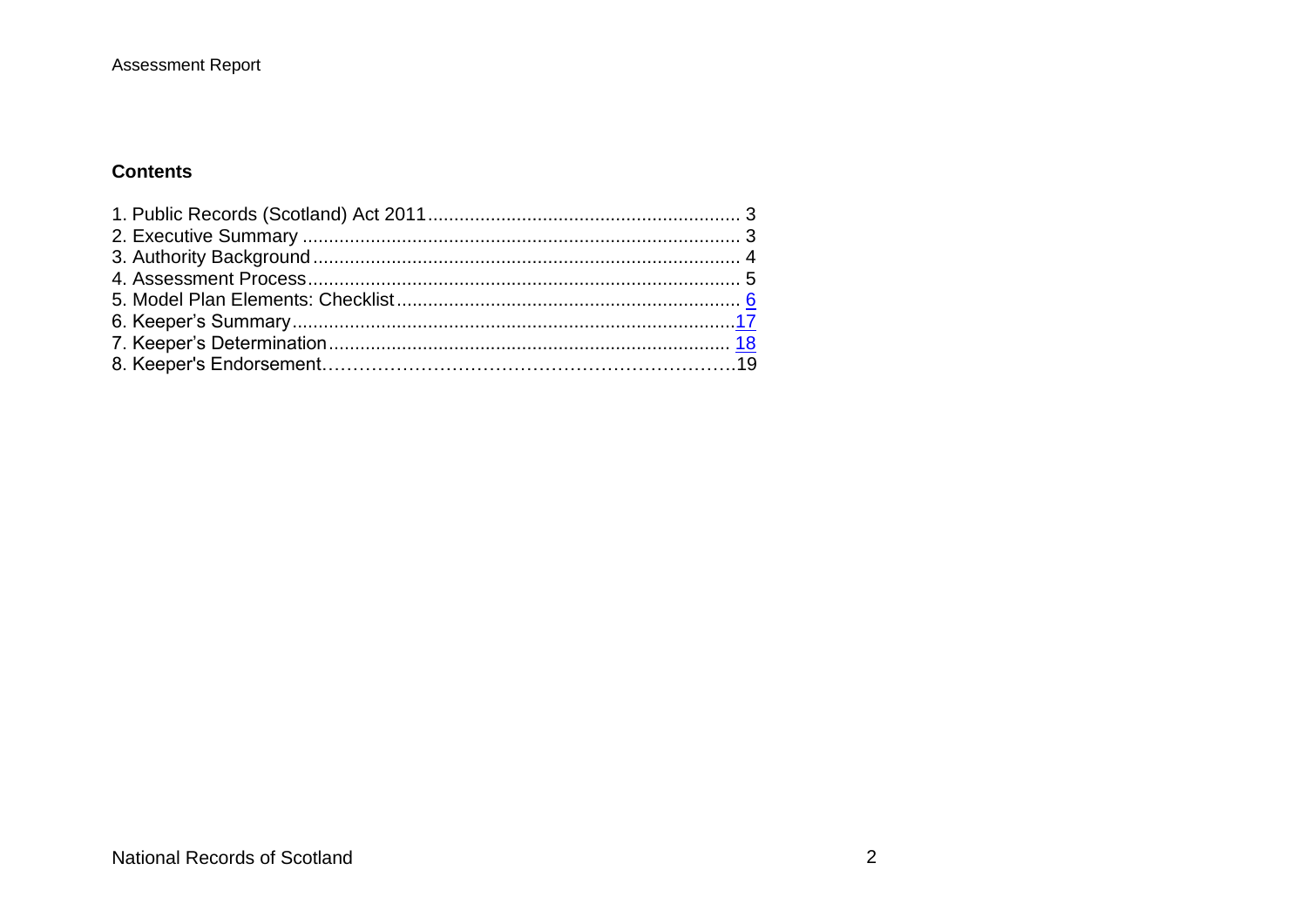### **1. Public Records (Scotland) Act 2011**

The Public Records (Scotland) Act 2011 (the Act) received Royal assent on 20 April 2011. It is the first new public records legislation in Scotland since 1937 and came fully into force on 1 January 2013. Its primary aim is to promote efficient and accountable record keeping by named Scottish public authorities.

The Act has its origins in *The Historical Abuse Systemic Review: Residential Schools and Children's Homes in Scotland 1950-1995* (The Shaw Report) published in 2007. The Shaw Report recorded how its investigations were hampered by poor record keeping and found that thousands of records had been created, but were then lost due to an inadequate legislative framework and poor records management. Crucially, it demonstrated how former residents of children's homes were denied access to information about their formative years. The Shaw Report demonstrated that management of records in all formats (paper and electronic) is not just a bureaucratic process, but central to good governance and should not be ignored. A follow-up review of public records legislation by the Keeper of the Records of Scotland (the Keeper) found further evidence of poor records management across the public sector. This resulted in the passage of the Act by the Scottish Parliament in March 2011.

The Act requires a named authority to prepare and implement a records management plan (RMP) which must set out proper arrangements for the management of its records. A plan must clearly describe the way the authority cares for the records that it creates, in any format, whilst carrying out its business activities. The RMP must be agreed with the Keeper and regularly reviewed.

### **2. Executive Summary**

This report sets out the findings of the Keeper's assessment of the RMP of Tayside Valuation Joint Board by the Public Records (Scotland) Act 2011 Assessment Team following its submission to the Keeper on 27 November 2015*.*

The assessment considered whether the RMP of Tayside Valuation Joint Board was developed with proper regard to the 14 elements of the Keeper's statutory Model Records Management Plan (the Model Plan) under section 8(3) of the Act, and whether in this respect it complies with it and the specific requirements of the Act.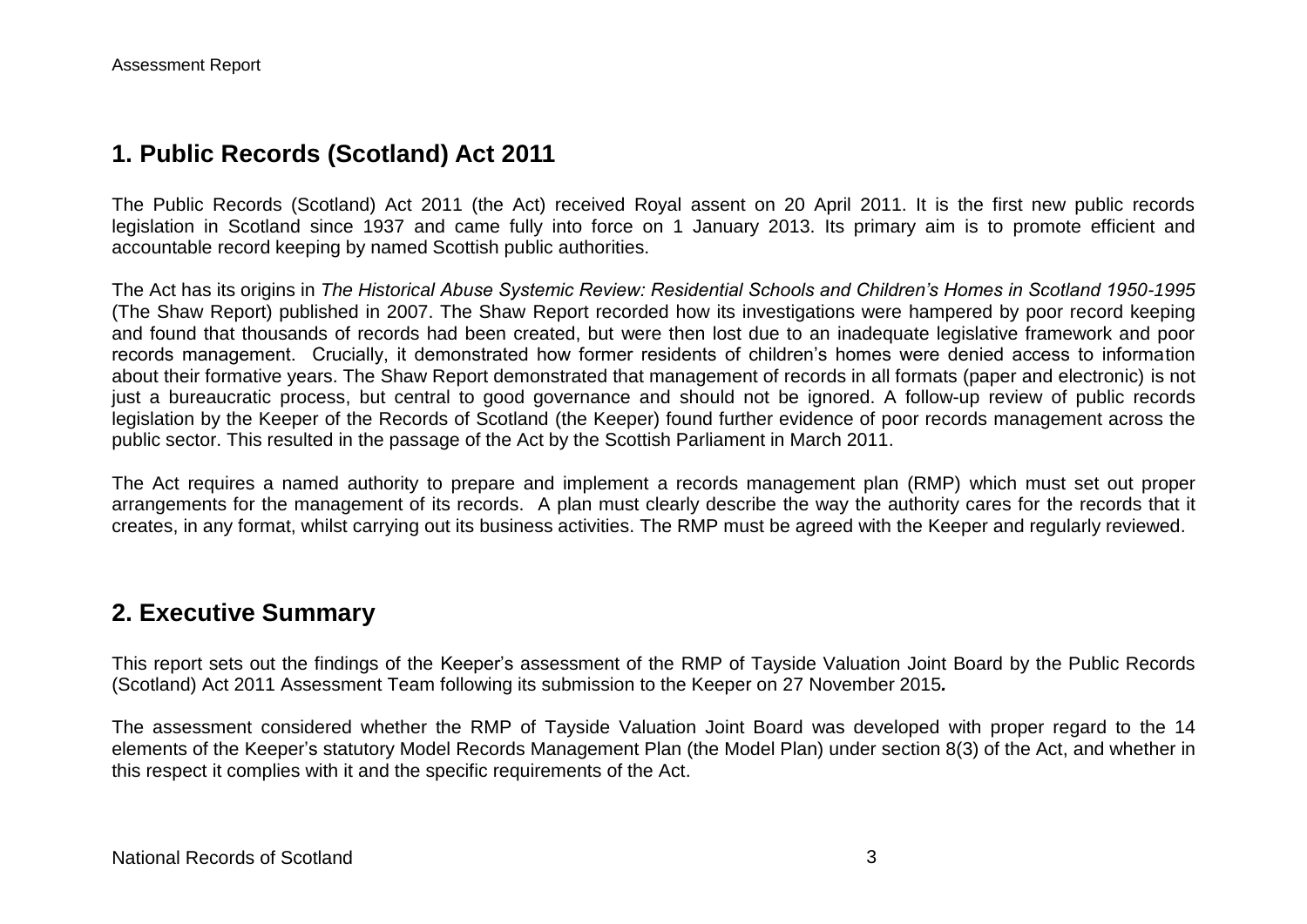The outcome of the assessment and the Keeper's decision on whether the RMP of Tayside Valuation Joint Board complies with the Act can be found under section 7 of this report with relevant recommendations.

## **3. Authority Background**

Tayside Valuation Joint Board was established in 1996 as part of the reorganisation of local government. It takes over from the Local Authorities in its area certain duties in relation to valuation for rating and council tax. Tayside Valuation Joint Board covers the local authority areas of Dundee City, Perth & Kinross and Angus Councils.

The Board comprises 15 Members who are appointed by the three Councils in its area. Dundee City Council nominates 6 members, Perth & Kinross Council 5 and Angus Council 4. The Board appoints the Assessor, whose statutory duty it is to prepare the Valuation Roll and the Council Tax Valuation List. The Assessor also provides the Electoral Registration service for Perth & Kinross Council and Angus Council.

Through its Clerk and Treasurer the Board provides the administrative framework within which the Assessor's Department operates. The Board Members provide an essential link between the Assessor, the Councils in the area and the electorate.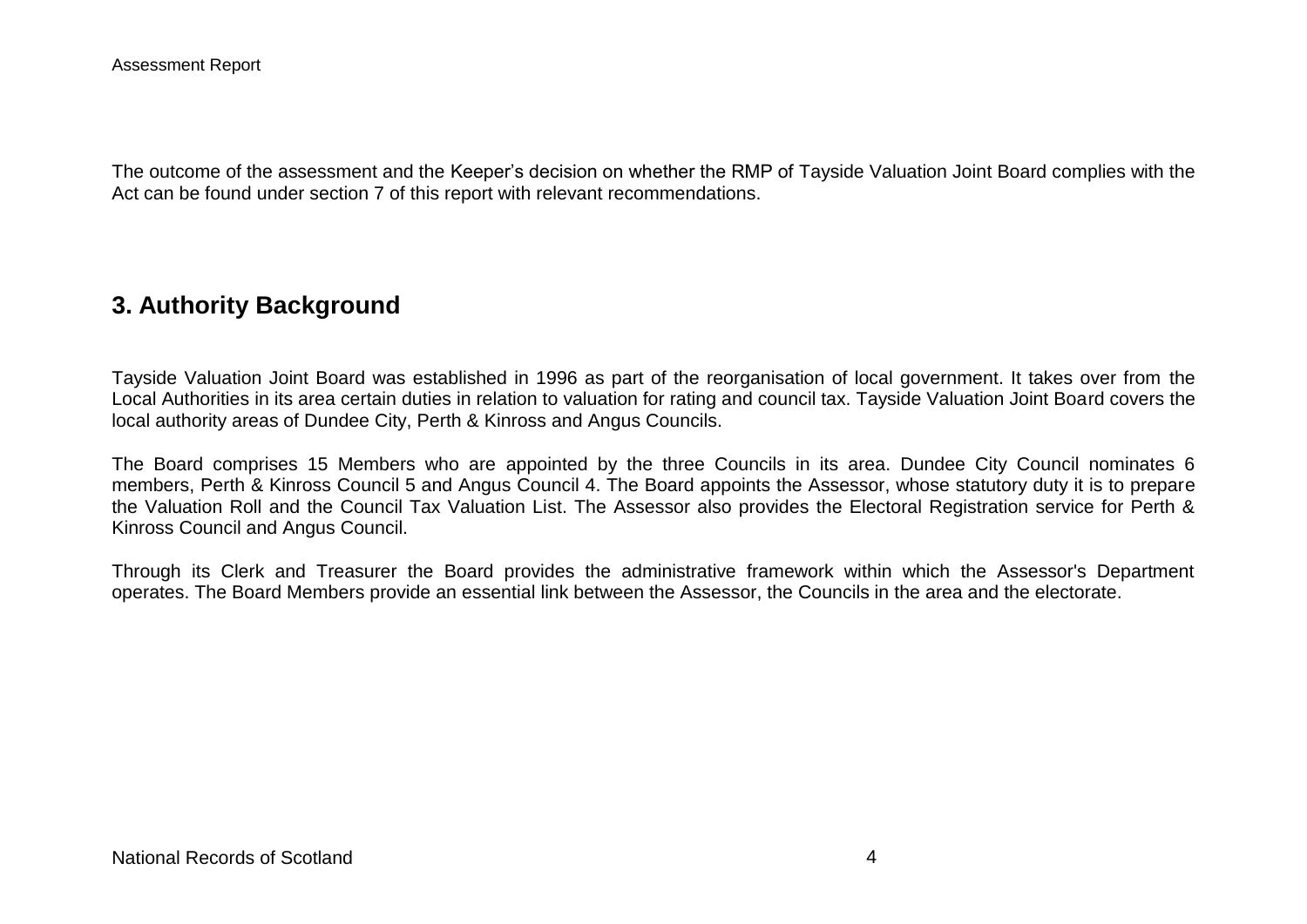## **4. Keeper's Assessment Process**

The RMP was assessed by the Public Records (Scotland) Act Assessment Team on behalf of the Keeper. Assessors used the checklist elements listed in section 5, to establish whether Tayside Valuation Joint Board's RMP was developed with proper regard to the elements of the Model Plan and is compliant with the Act. The assessment also considered whether there was sufficient supporting evidence of such compliance.

#### **Key:**

|   | The Keeper agrees this | The Keeper agrees this     | There is a serious |
|---|------------------------|----------------------------|--------------------|
|   | element of an          | element of an authority's  | gap in provision   |
|   | authority's plan.      | plan as an 'improvement    | for this element   |
|   |                        | model'. This means that    | with no clear      |
| Э |                        | he is convinced of the     | explanation of how |
|   |                        | authority's commitment to  | this will be       |
|   |                        | closing a gap in           | addressed. The     |
|   |                        | provision. He will request | Keeper may         |
|   |                        | that he is updated as      | choose to return   |
|   |                        | work on this element       | the RMP on this    |
|   |                        | progresses.                | basis.             |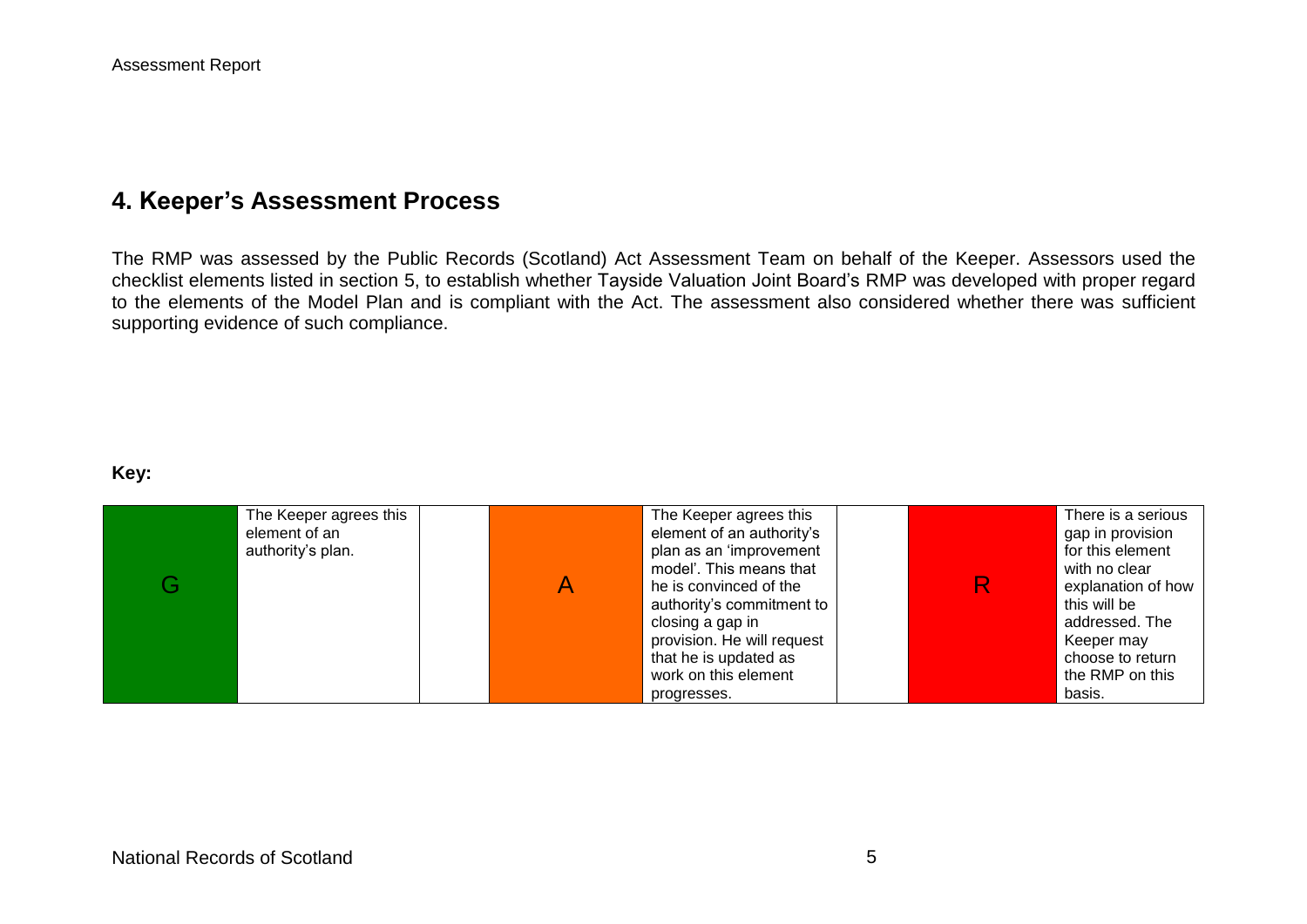# **5. Model Plan Elements: Checklist**

| <b>Element</b>                                       | <b>Present</b> | <b>Evidence</b> | <b>Notes</b>                                                                                                                                                                                                                                                                                                                                                                                                                                                                                                                           |
|------------------------------------------------------|----------------|-----------------|----------------------------------------------------------------------------------------------------------------------------------------------------------------------------------------------------------------------------------------------------------------------------------------------------------------------------------------------------------------------------------------------------------------------------------------------------------------------------------------------------------------------------------------|
| 1. Senior<br><b>Officer</b><br>Compulsory<br>element | G              | G               | The Records Management Plan (RMP) identifies Mr Alastair Kirkwood, the Assessor<br>and Electoral Registration Officer for the Board, as the senior officer with<br>responsibility for records management within the Board.<br>This is confirmed by Section 6.2 of the Records Management Policy (evidence<br>document 1) which states that the Assessor is the 'lead responsible officer'.<br>The Keeper agrees that an appropriate individual has been identified to take senior<br>management responsibility for records management. |
| 2. Records<br>Manager<br>Compulsory<br>element       | G              | G               | The RMP identifies Henry Gray, Depute Assessor, as having oversight and<br>operational responsibility for records management within the Board.<br>Sections 6.2, 6.4 and 6.6 of the Records Management Policy (evidence document<br>1) describe the responsibilities assigned to the Depute Assessor. The Policy also<br>contains a signed statement from the Assessor which states that the Depute<br>Assessor is responsible for compliance with the Public Records (Scotland) Act<br>2011.                                           |
|                                                      |                |                 | Also submitted as evidence is the Job Description for the Depute Assessor<br>(evidence document 32). This clearly mentions records management as one of the<br>key responsibilities of the post.<br>The Keeper agrees that an appropriate individual has been identified to take<br>operational responsibility for records management.                                                                                                                                                                                                 |
| 3. Policy                                            | G              | G               | The Board has submitted its Records Management Policy version 1.1 (evidence                                                                                                                                                                                                                                                                                                                                                                                                                                                            |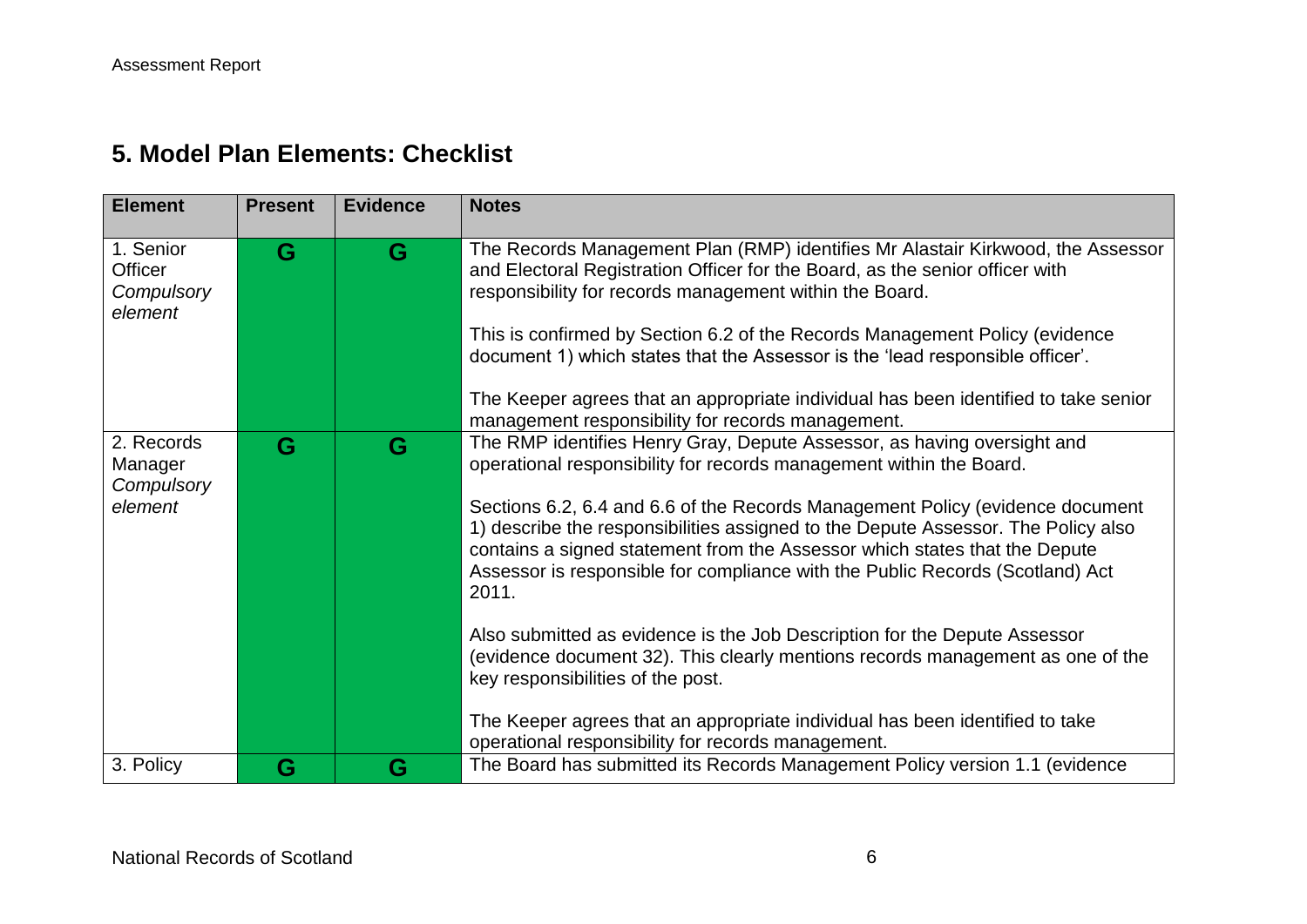| Compulsory<br>element                |   |   | document 1) which was approved in March 2016. The Policy includes a signed<br>statement from the Assessor underlining the Board's commitment to following the<br>requirements set out in the RMP.                                                                                                                                                                                                                                                                  |
|--------------------------------------|---|---|--------------------------------------------------------------------------------------------------------------------------------------------------------------------------------------------------------------------------------------------------------------------------------------------------------------------------------------------------------------------------------------------------------------------------------------------------------------------|
|                                      |   |   | The Policy sets out its scope, the benefits of good records management, a policy<br>statement and the roles and responsibilities of staff with regards to records<br>management. It also contains a commitment to conduct an annual review of the<br>Policy.                                                                                                                                                                                                       |
|                                      |   |   | The Board has submitted a screenshot (evidence document 33) showing that the<br>Policy is available to staff on the Board's intranet.                                                                                                                                                                                                                                                                                                                              |
|                                      |   |   | The Policy is available on the Board's website in the Policies and Guidelines<br>section. The Keeper commends this commitment to informing their stakeholders<br>about the policies in operation at the Board.                                                                                                                                                                                                                                                     |
|                                      |   |   | Also submitted as evidence is the Board's Security Incident and Weakness Policy<br>(evidence document 3). Section 4 of this Policy is entitled 'Forensic Readiness' and<br>covers the importance of being able to access information as evidence of activities<br>in the event of a security incident. It highlights the importance of storing information<br>in a structured fashion in order to be able to access that information for a variety of<br>purposes. |
|                                      |   |   | The Keeper agrees that the Board has an operational policy which outlines its<br>corporate approach to records management and is available to staff.                                                                                                                                                                                                                                                                                                               |
| 4. Business<br><b>Classification</b> | G | G | As evidence the Board has submitted its Retention and Disposal Schedule<br>(evidence document 5). It follows a 3-level functional model which describes the<br>Function, Activity and Transaction of a particular series of records. The Keeper<br>commends this approach as being current best practice in that should the business<br>areas of the board be re-organised at some point in the future, the functions carried                                      |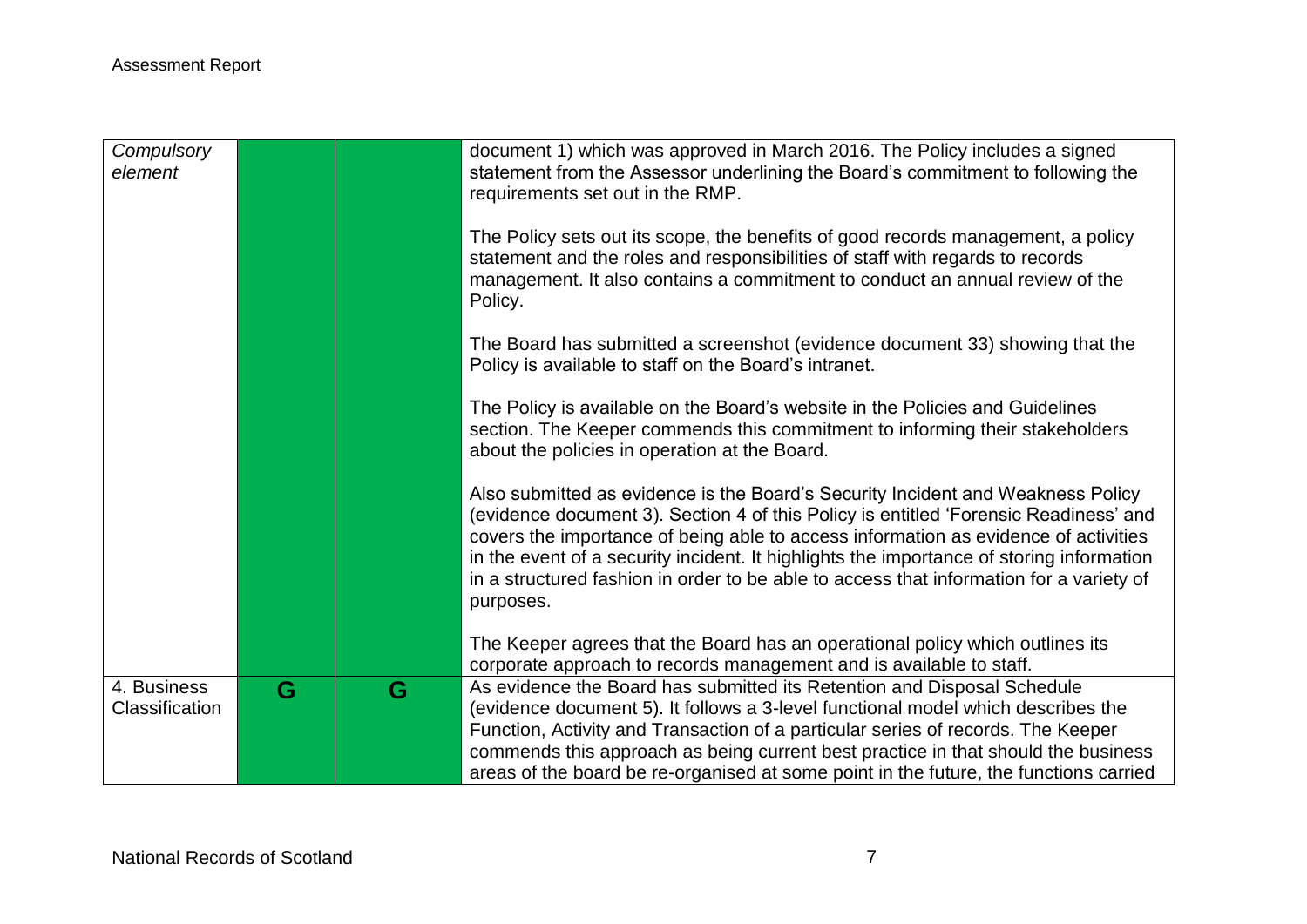|              |                  |   | out should remain relatively stable. The RMP commits the Board to formally<br>reviewing the Schedule annually.                                                                                                                                                                                                                                                                                                                                                                                                                                                                                                                                                                                                                                                                                                                                                    |
|--------------|------------------|---|-------------------------------------------------------------------------------------------------------------------------------------------------------------------------------------------------------------------------------------------------------------------------------------------------------------------------------------------------------------------------------------------------------------------------------------------------------------------------------------------------------------------------------------------------------------------------------------------------------------------------------------------------------------------------------------------------------------------------------------------------------------------------------------------------------------------------------------------------------------------|
|              |                  |   | It is a combined Business Classification Scheme (BCS) and Retention Schedule<br>which also describes the retention periods and disposal actions assigned to each<br>category of records. The Keeper commends this approach to using a combined<br>BCS and Retention Schedule as a central point of reference for staff.                                                                                                                                                                                                                                                                                                                                                                                                                                                                                                                                           |
|              |                  |   | Accompanying the BCS and Retention Schedule is a document called Retention<br>Guidelines and Disposal Arrangements (evidence document 4). This provides<br>general advice about using the schedule to dispose of records and highlights the<br>necessity of keeping a records of records which have been destroyed.                                                                                                                                                                                                                                                                                                                                                                                                                                                                                                                                               |
|              |                  |   | Section 4 of the RMP (page 19) describes the Board's approach to managing<br>records created by contractors engaged by the Board.                                                                                                                                                                                                                                                                                                                                                                                                                                                                                                                                                                                                                                                                                                                                 |
|              |                  |   | The Keeper agrees that the Board has identified the full range of records created<br>while undertaking its functions.                                                                                                                                                                                                                                                                                                                                                                                                                                                                                                                                                                                                                                                                                                                                             |
| 5. Retention | $\blacktriangle$ | A | Please see Element 4 for comments regarding the retention schedule.                                                                                                                                                                                                                                                                                                                                                                                                                                                                                                                                                                                                                                                                                                                                                                                               |
| schedule     |                  |   | The RMP has also identified problems with managing records on shared drives.<br>Screenshots of the current drive structure have been provided (evidence document<br>6). The RMP states that 'As part of a longer term project, work has commenced to<br>improve the structure of the shared drive'. This work will allow records stored on<br>shared drives to have retention decisions applied and the appropriate actions to be<br>taken at the correct times. The Board has submitted a document 'Plan for the<br>Management, Retention and Destruction of Electronic Records (evidence document<br>34). This has been developed to tackle the abovementioned issues of records and<br>emails stored on the shared drives and impose the structure of the BCS on a 'new'<br>shared drive. A clear timescale for implementation has been laid out at the end of |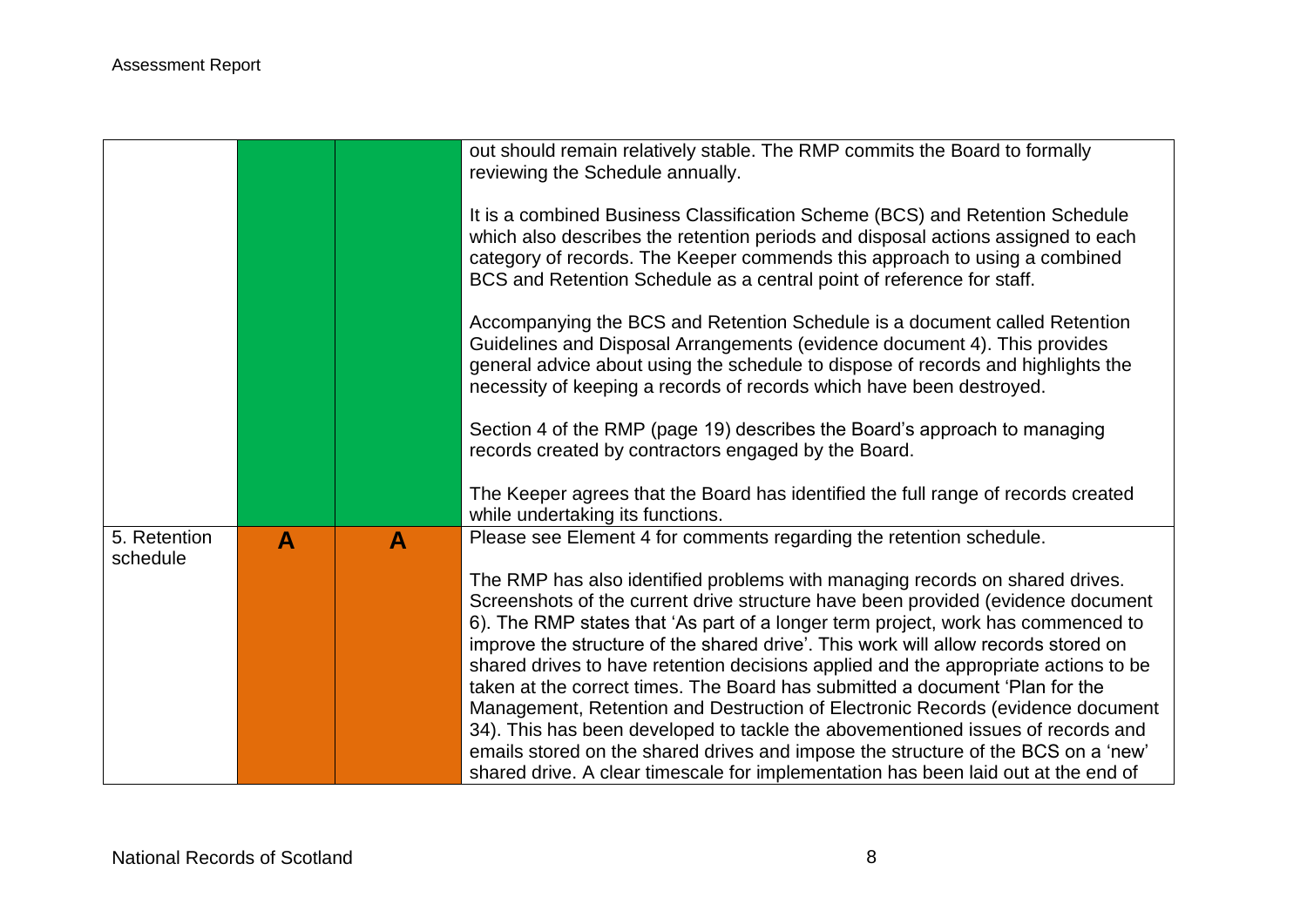|                                                         |                  |              | this document. The Future Development section of this Element of the RMP states<br>that this work will be completed by 1 April 2017. The Keeper commends the<br>commitment to improving provision in this difficult area.<br>The Keeper can agree this element on an 'improvement model' basis. This<br>means that the Board has identified a gap in provision (application of<br>retention schedules to records held on shared drives) and has provided clear<br>evidence of a commitment to close this gap. As part of this agreement, the<br>Keeper will require to be updated on progress as the project moves forward.                                                                        |
|---------------------------------------------------------|------------------|--------------|----------------------------------------------------------------------------------------------------------------------------------------------------------------------------------------------------------------------------------------------------------------------------------------------------------------------------------------------------------------------------------------------------------------------------------------------------------------------------------------------------------------------------------------------------------------------------------------------------------------------------------------------------------------------------------------------------|
| 6. Destruction<br>Arrangements<br>Compulsory<br>element | $\blacktriangle$ | $\mathbf{A}$ | The Board recognises the risks associated with keeping records for longer than<br>required. The RMP sets out the following arrangements for the destruction of the<br>Board's records:<br><b>Paper</b> – The Board has entered into a contract with a commercial company (Shred-<br>It) to destroy paper records. The Board has three divisional offices across Tayside                                                                                                                                                                                                                                                                                                                            |
|                                                         |                  |              | and each of these is provided with an on-site shredding facility for securely<br>destroying confidential records. Secure consoles are also provided for the storage of<br>confidential waste prior to disposal. Large amounts of confidential waste are held in<br>a secure storage area until Shred-It visit and shred the material on-site. The Board<br>has produced a Destruction of Confidential Waste Practice Note (evidence<br>document 11) which provides guidance to staff on how to destroy and record the<br>destruction of confidential waste. The Board have also submitted a sample<br>Destruction Certificate and the Board's own destruction record (evidence document<br>$12$ ). |
|                                                         |                  |              | <b>Electronic</b> – The Board has supplied their Guidance on Management and Retention<br>of Electronic Documents (evidence document 10). An appendix to the document<br>lists the various electronic systems that the Board uses to generate and maintain<br>records. The Guidance emphasises the importance of managing the records held on<br>these systems, and this includes deleting records as per the retention schedule. The                                                                                                                                                                                                                                                               |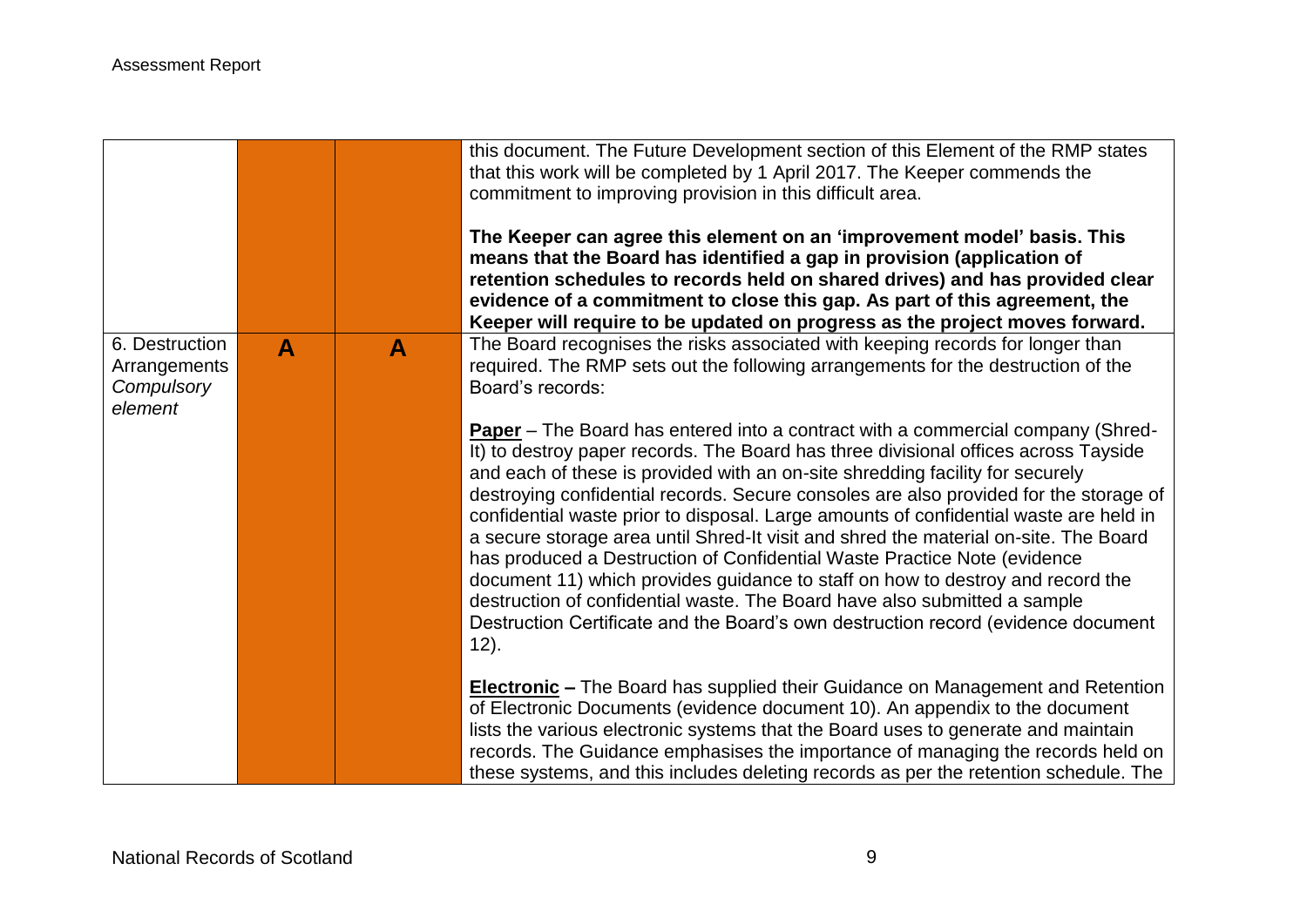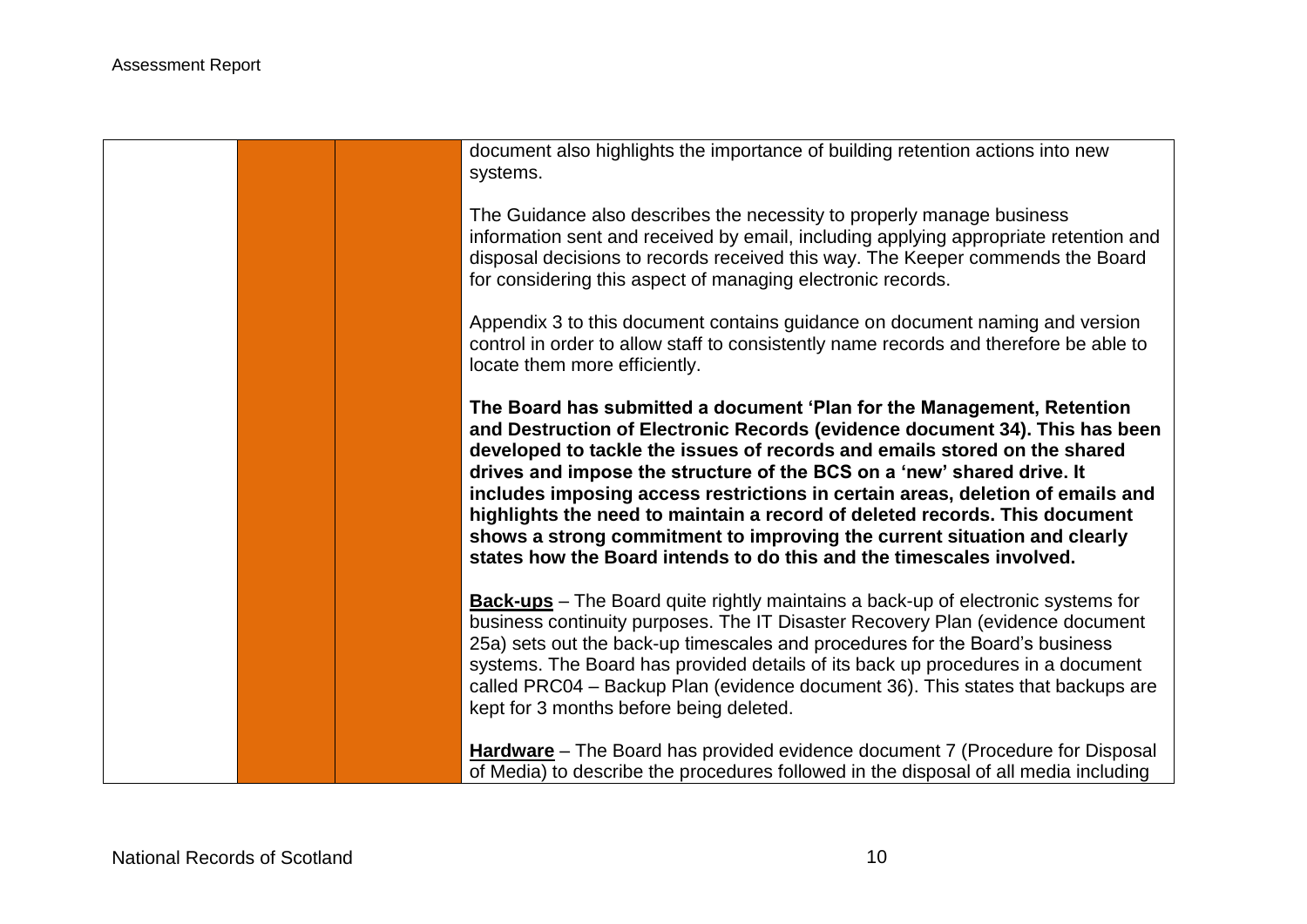|                                                       |   |   | hardware. The Procedure states that electronic media (such as back-up tapes and<br>hard disks) are destroyed by external contractors. Obsolete hardware is securely<br>stored until uplift and destruction can take place and the specific arrangements are<br>set out in a contractual arrangement. The Board has submitted a sample destruction<br>certificate (evidence document 35) showing that obsolete hardware is securely<br>destroyed at the end of its life.<br>The Keeper can agree this Element on an 'improvement model' basis. This |
|-------------------------------------------------------|---|---|----------------------------------------------------------------------------------------------------------------------------------------------------------------------------------------------------------------------------------------------------------------------------------------------------------------------------------------------------------------------------------------------------------------------------------------------------------------------------------------------------------------------------------------------------|
|                                                       |   |   | means that the Board have identified a gap in provision (lack of ability to<br>consistently and systematically delete records in shared drives) and have<br>provided evidence of how they intend to close the gap. As a condition of this                                                                                                                                                                                                                                                                                                          |
|                                                       |   |   | agreement the Keeper requests that he is kept informed of progress.                                                                                                                                                                                                                                                                                                                                                                                                                                                                                |
| 7. Archiving<br>and Transfer<br>Compulsory<br>element | G | G | The RMP states that the Electoral Roll, Valuation Roll and Council Tax Lists are<br>provided annually to the Archivists of Angus, Perth and Kinross and Dundee City<br>Councils. Copies are also sent to the National Records of Scotland.                                                                                                                                                                                                                                                                                                         |
|                                                       |   |   | The selection of other records for permanent preservation will be undertaken with<br>reference to the Retention Guidelines and Retention Schedules (evidence<br>documents 4 and 5), the Archiving Policy and Transfer Arrangements (evidence<br>document 13) and by discussion with the relevant local authority archivist.                                                                                                                                                                                                                        |
|                                                       |   |   | The Archiving Policy states that relatively informal arrangements with each of the<br>local authority archivists. It also states that the Assistant Assessor will liaise with<br>archivists in order to ensure the transfer of records suitable for permanent<br>preservation. A record will be maintained of records transferred to archive.                                                                                                                                                                                                      |
|                                                       |   |   | Also included as evidence is correspondence from each of the relevant local<br>authority archivists (evidence documents 14a-14c) confirming the arrangements set<br>out in the Archiving Policy.                                                                                                                                                                                                                                                                                                                                                   |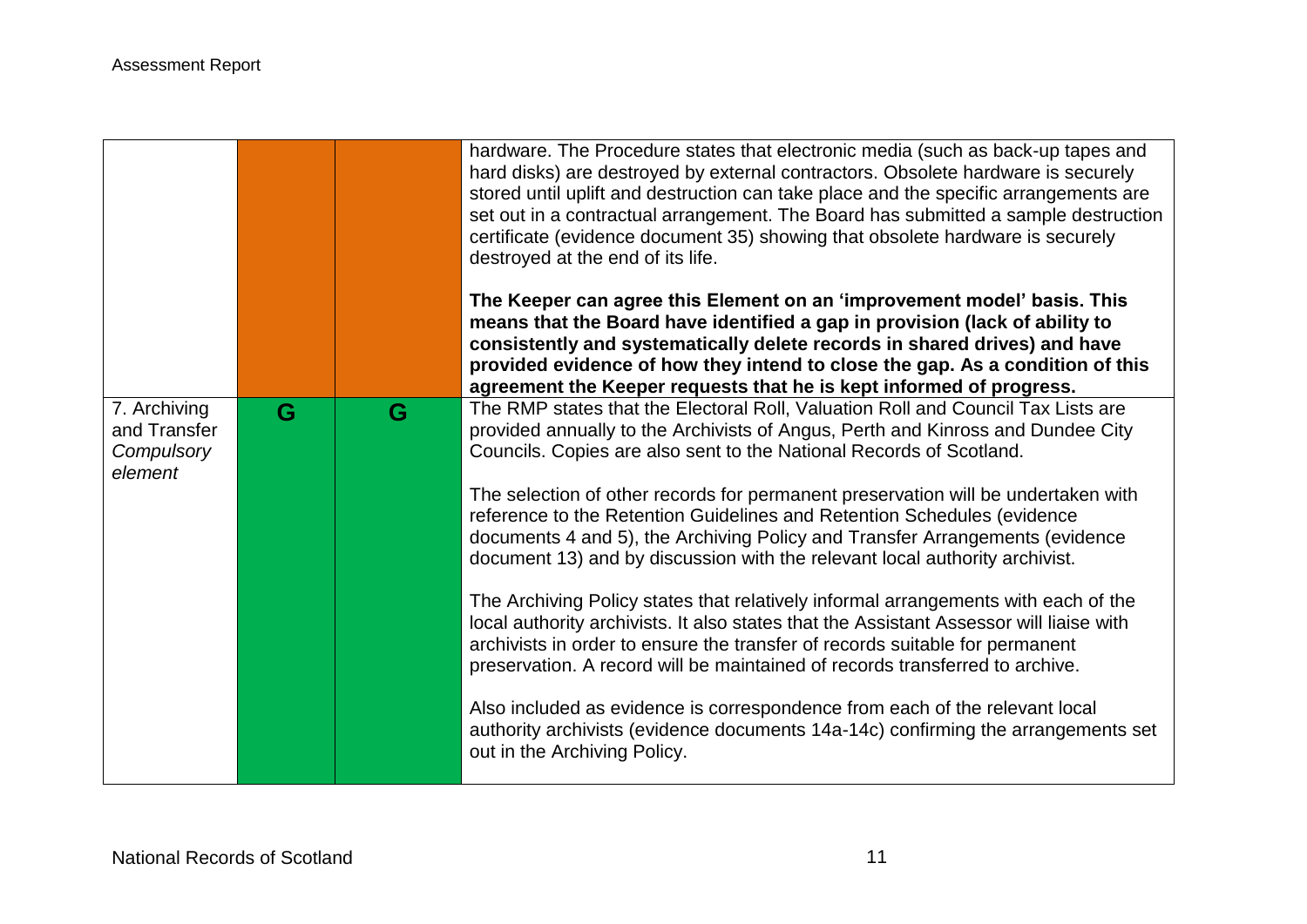|                                                     |   |   | The Keeper agrees that there are arrangements in place to ensure the transfer of                                                                                                                                                                                                                                                                                                                                                                                                                                                                                                                                                                                                                                                                                                                                                                  |
|-----------------------------------------------------|---|---|---------------------------------------------------------------------------------------------------------------------------------------------------------------------------------------------------------------------------------------------------------------------------------------------------------------------------------------------------------------------------------------------------------------------------------------------------------------------------------------------------------------------------------------------------------------------------------------------------------------------------------------------------------------------------------------------------------------------------------------------------------------------------------------------------------------------------------------------------|
|                                                     |   |   | records selected for permanent preservation to a suitable archive.                                                                                                                                                                                                                                                                                                                                                                                                                                                                                                                                                                                                                                                                                                                                                                                |
| 8. Information<br>Security<br>Compulsory<br>element | G | G | The Board has submitted its IT Security Policy (evidence document 17) which<br>provides evidence on how the Board ensures that it's systems are protected against<br>unauthorised access and loss of data. Section 14, in particular, is entitled 'Data<br>Security Rules' and gives staff specific guidance on protecting the Board's<br>information. It also contains guidance on password controls, email usage and<br>remote access. Also submitted is the Board's Security of IT Systems - Guidance to<br>Staff document (evidence document 20). This describes the procedures in place to<br>protect information held on the Board's systems.<br>The Access Control Policy (evidence document 16) defines the controls that are in<br>place to ensure that access to the Board's systems is restricted only to those who<br>are authorised. |
|                                                     |   |   | Specific guidance has also been produced for protecting information collected as<br>part of electoral registration. The Electoral Registration Data Access and Building<br>Security Policy (evidence document 18) sets out the IT and physical security<br>measures to reduce the risk of unauthorised access or data loss.                                                                                                                                                                                                                                                                                                                                                                                                                                                                                                                       |
|                                                     |   |   | The Protective Monitoring Policy (evidence document 19) sets out the arrangements<br>for dealing with breaches in IT security.                                                                                                                                                                                                                                                                                                                                                                                                                                                                                                                                                                                                                                                                                                                    |
|                                                     |   |   | Also submitted as evidence is the Board's Security Incident and Weakness Policy<br>(evidence document 3). This document deals with reporting and managing security<br>incidents.                                                                                                                                                                                                                                                                                                                                                                                                                                                                                                                                                                                                                                                                  |
|                                                     |   |   | The RMP also states that clerical staff are required to undergo information security<br>awareness training.                                                                                                                                                                                                                                                                                                                                                                                                                                                                                                                                                                                                                                                                                                                                       |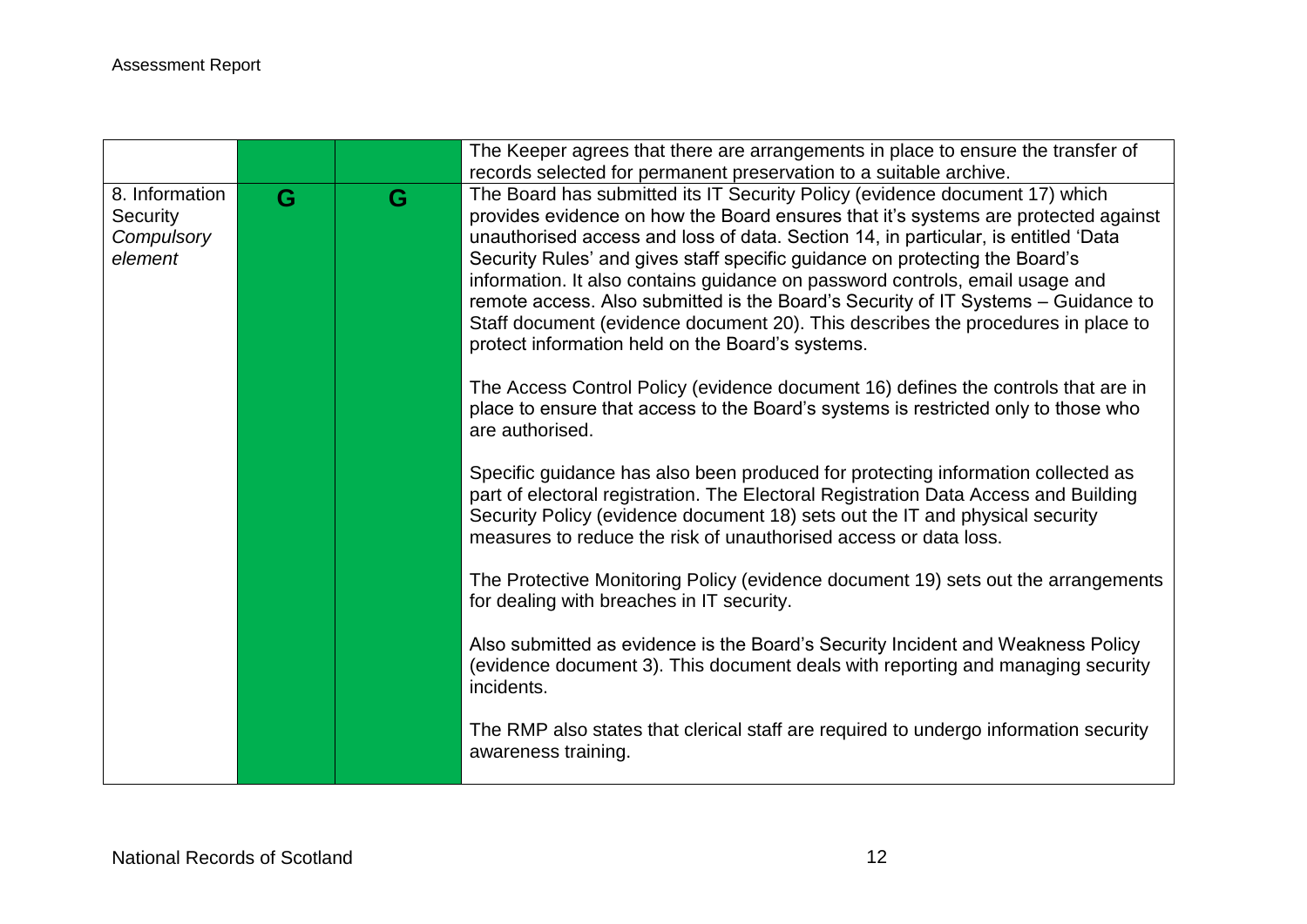|                            |   |   | The Keeper agrees that robust security measures are in place to protect the<br>information created and collected by the Board in the course of its business                                                                                                                                                                                                                                                                                                                                                                                                                                                                                           |
|----------------------------|---|---|-------------------------------------------------------------------------------------------------------------------------------------------------------------------------------------------------------------------------------------------------------------------------------------------------------------------------------------------------------------------------------------------------------------------------------------------------------------------------------------------------------------------------------------------------------------------------------------------------------------------------------------------------------|
| 9. Data<br>Protection      | G | G | activities.<br>The Assessor for the Board is registered as a Data Controller with the Information<br>Commissioner's Office (registration number Z6821924).                                                                                                                                                                                                                                                                                                                                                                                                                                                                                            |
|                            |   |   | The Board has also submitted its Data Protection Policy (evidence document 15),<br>which was reviewed in October 2015). The Policy sets out the Board's commitment<br>to complying with the requirements of the Data Protection Act 1998 and the scope of<br>the policy and responsibilities for complying with it. The Policy is published on the<br>Board's website. The Keeper commends the Board's approach in providing<br>stakeholder with access to its key policies. The Board has supplied the Keeper with<br>a screenshot of its intranet page (evidence document 37) showing that the Data<br>Protection Policy is available to all staff. |
|                            |   |   | Also submitted is the Board's Security of IT Systems - Guidance to Staff document<br>(evidence document 20). This describes the procedures in place to protect<br>information held on the Board's systems.                                                                                                                                                                                                                                                                                                                                                                                                                                            |
|                            |   |   | In addition the Board has submitted its IT Security Policy (evidence document 17)<br>which provides further evidence on how the Board ensures that it's systems are<br>protected against unauthorised access and loss of data. Section 14, in particular, is<br>entitled 'Data Security Rules' and gives staff specific guidance on protecting the<br>Board's information.                                                                                                                                                                                                                                                                            |
|                            |   |   | The Keeper agrees that the Board has procedures in place to protect the<br>information it creates and maintains.                                                                                                                                                                                                                                                                                                                                                                                                                                                                                                                                      |
| 10. Business<br>Continuity | G | G | The Board has submitted its Business Continuity Plan (BCP) (evidence document<br>24). This sets out the procedures to be followed in the event of an interruption to                                                                                                                                                                                                                                                                                                                                                                                                                                                                                  |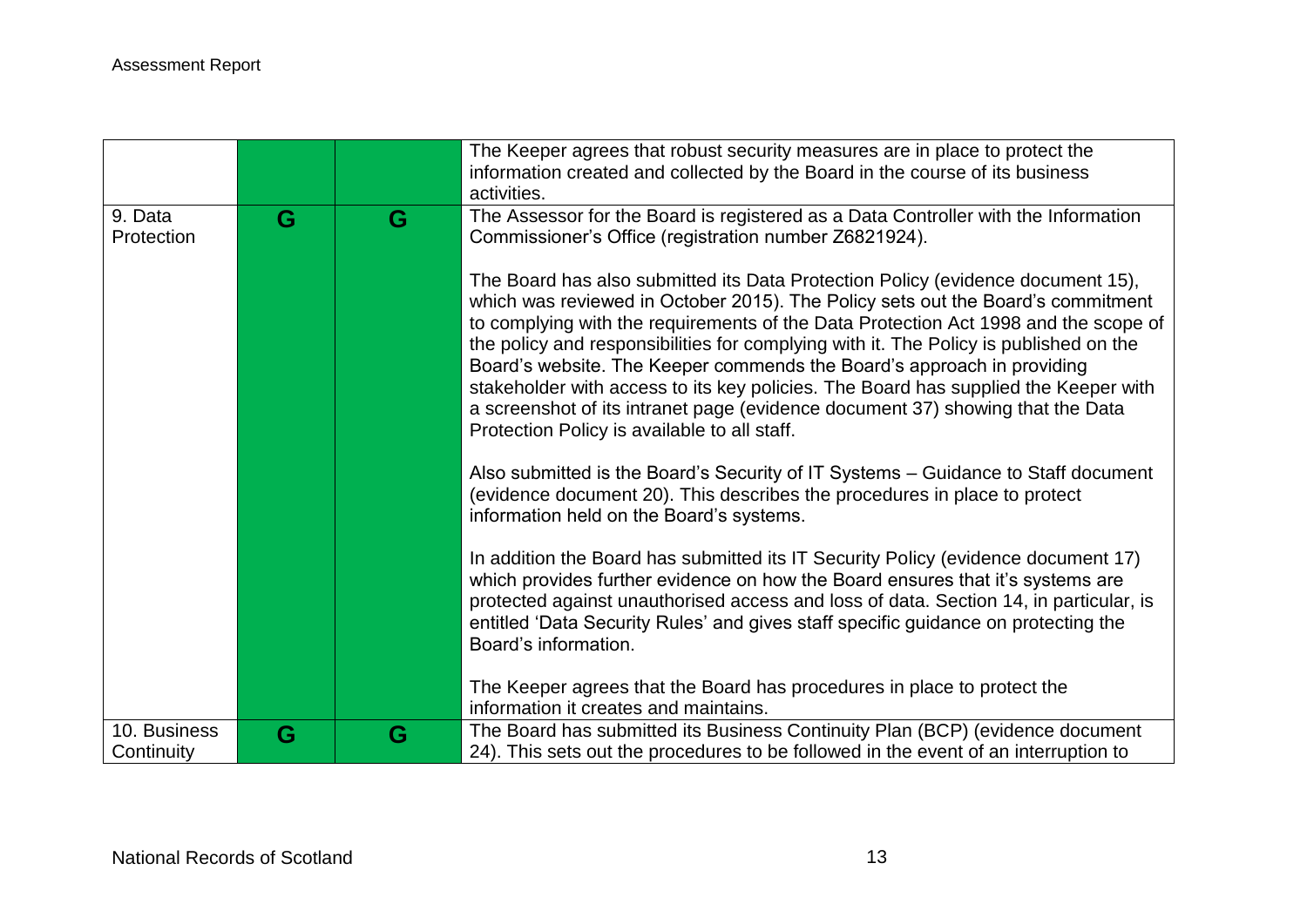| and Vital<br>Records | normal business at any of the Board's premises in either Dundee, Forfar or Perth.<br>The document shows who in the Board has responsibility for co-ordinating the<br>response to an incident and the form that response should take.                                                                                                                                                                                                                                                                                                                                                                                                                                                                                  |
|----------------------|-----------------------------------------------------------------------------------------------------------------------------------------------------------------------------------------------------------------------------------------------------------------------------------------------------------------------------------------------------------------------------------------------------------------------------------------------------------------------------------------------------------------------------------------------------------------------------------------------------------------------------------------------------------------------------------------------------------------------|
|                      | Vital records have been identified as part of the retention schedule and the BCP<br>describes the procedures in place to restore access to these in the event of a<br>disaster.                                                                                                                                                                                                                                                                                                                                                                                                                                                                                                                                       |
|                      | The IT Disaster Recovery Plan (evidence document 25a) sets out the back-up<br>timescales and procedures for restoring the Board's business systems in the event<br>that normal service is interrupted.                                                                                                                                                                                                                                                                                                                                                                                                                                                                                                                |
|                      | The Board also has in place arrangements with a third party (Halarose Ltd) to<br>ensure that its electoral registration system, EROS, can be easily recovered if<br>required. This is described in evidence document 25b.                                                                                                                                                                                                                                                                                                                                                                                                                                                                                             |
|                      | The Governance Working Group is responsible for ensuring that the BCP and IT<br>Disaster Recovery Plan (DRP) are reviewed regularly. The Group's remit and<br>composition is set out in evidence document 21 and as well as the BCP and DRP<br>they are responsible for compliance with Freedom of Information and Data<br>Protection legislation. Samples of the minutes from two meetings of the Group have<br>also been supplied (evidence documents 22 and 23) which show that the BCP and<br>DRP are reviewed by the Group. Records management also forms part of the remit<br>of the Group. The RMP also states that the BCP is formally reviewed annually and<br>the DRP is tested at least every three years. |
|                      | The Keeper agrees that the Board has business continuity procedures in place and<br>consideration has been given to the recovery of vital records in the event of a<br>disaster.                                                                                                                                                                                                                                                                                                                                                                                                                                                                                                                                      |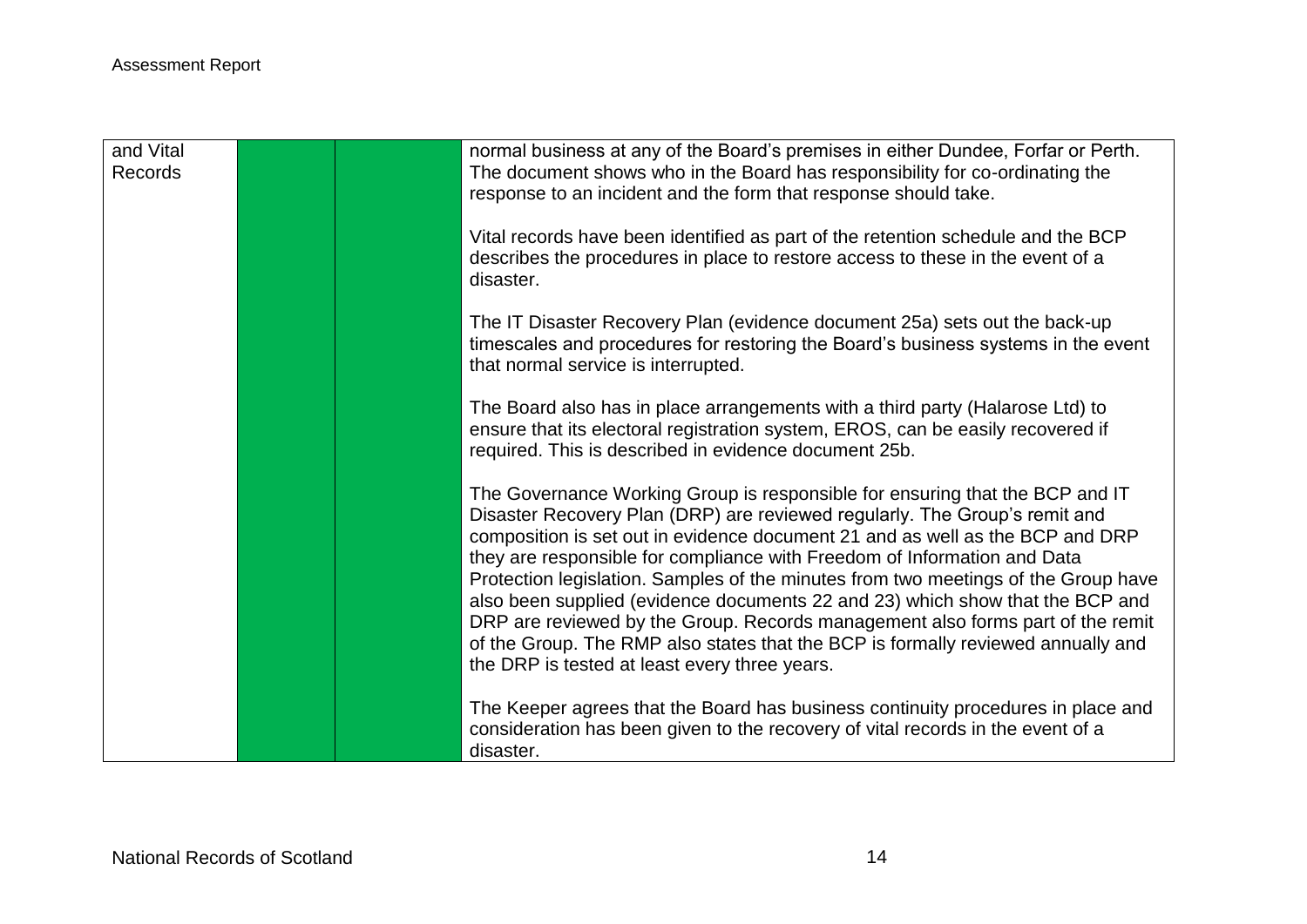| 11. Audit trail                               | G | G | The RMP states that the electronic systems used by the Board are able to provide<br>audit trails. The Board has submitted a series of screenshots showing the audit trail<br>provisions which exist in the key business systems used to fulfil its functions<br>(evidence documents 41-44).        |
|-----------------------------------------------|---|---|----------------------------------------------------------------------------------------------------------------------------------------------------------------------------------------------------------------------------------------------------------------------------------------------------|
|                                               |   |   | The RMP also states that there is a file logging system in place in each office for the<br>removal of paper records from storage. Submitted are screenshots of the paper file<br>tracking systems (evidence documents 38-40) in place in each of the Board's<br>offices.                           |
|                                               |   |   | Electronic records that are held on shared drives are governed by naming<br>conventions and version control guidelines that are set out in Guidance on the<br>Management and Retention of Electronic Documents (evidence document 10).                                                             |
|                                               |   |   | The Records Destruction Arrangements (evidence document 4) and Archiving<br>Policy and Transfer Arrangements (evidence document 13) also highlight the<br>importance of documenting the destruction of records and also keeping a record of<br>which records have been transferred to the archive. |
|                                               |   |   | The Keeper agrees that the Board has appropriate audit trail systems in place which<br>allow it to locate the correct versions of records when required.                                                                                                                                           |
| 12.<br>Competency<br>Framework<br>for records | G | G | Submitted as evidence under Element 2 is the Job Description of the Depute<br>Assessor (evidence document 2) which shows records management as a key<br>objective.                                                                                                                                 |
| management<br>staff                           |   |   | The records manager identified in Element 2 has also attended various training<br>events on the Public Records (Scotland) Act 2011 hosted by National Records of<br>Scotland and IGScotland.                                                                                                       |
|                                               |   |   | A link to a website which provides online Information Security and Data Protection                                                                                                                                                                                                                 |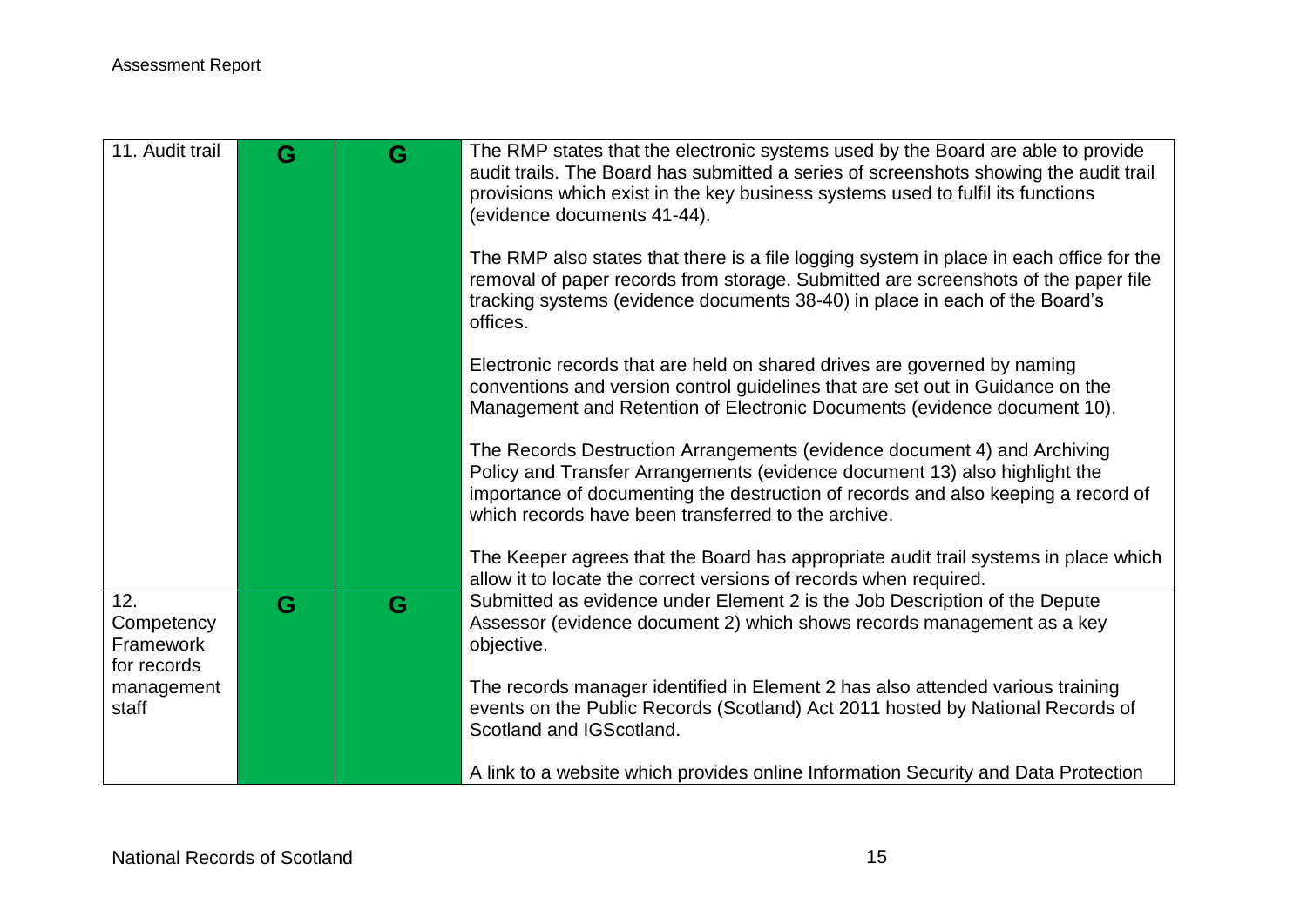|                                 |   |   | training has been provided. All staff are required to complete this training.                                                                                                                                                                                                                                                                                                                                                                                                                                                                                                                                                                 |
|---------------------------------|---|---|-----------------------------------------------------------------------------------------------------------------------------------------------------------------------------------------------------------------------------------------------------------------------------------------------------------------------------------------------------------------------------------------------------------------------------------------------------------------------------------------------------------------------------------------------------------------------------------------------------------------------------------------------|
|                                 |   |   | The RMP and the Records Management Policy (evidence document 1) also provide<br>a commitment to ensuring that staff receive appropriate training.                                                                                                                                                                                                                                                                                                                                                                                                                                                                                             |
|                                 |   |   | The Keeper can agree that records management is recognised as a key objective<br>for appropriate staff and that there is evidence of a commitment to providing staff<br>with training.                                                                                                                                                                                                                                                                                                                                                                                                                                                        |
| 13.<br>Assessment<br>and Review | G | G | The RMP states that the RMP itself and the key supporting documents, such as the<br>Records Management Policy and the Information Management Strategy, will be<br>subject to the Board's internal governance, monitoring and review process. The<br>RMP will be assessed on an annual basis.                                                                                                                                                                                                                                                                                                                                                  |
|                                 |   |   | At present, the assessment and review of the RMP and supporting policies will be<br>carried out by the Governance Working Group, who will in turn report to the Policy<br>and Strategy Management Group. The minutes (page 12) of the Policy and Strategy<br>Management Group meeting on 25 August 2015 (evidence item 26) state that when<br>a new internal auditor is appointed in 2016 they will be asked to review the Board's<br>compliance with records management requirements. The Keeper commends the<br>approach of involving internal auditors to measure the levels of records<br>management provision within public authorities. |
|                                 |   |   | The Keeper agrees that there are appropriate arrangements in place to ensure that<br>the RMP is regularly assessed and reviewed to allow it to be kept up-to-date.                                                                                                                                                                                                                                                                                                                                                                                                                                                                            |
| 14. Shared<br>Information       | G | G | The RMP states that in limited circumstances the Board will share information with<br>another organisation or will receive information from partner organisations and that<br>appropriate arrangements will be entered in to in order to protect information.                                                                                                                                                                                                                                                                                                                                                                                 |
|                                 |   |   | Submitted as evidence are Minutes of Agreement between Angus and Perth and                                                                                                                                                                                                                                                                                                                                                                                                                                                                                                                                                                    |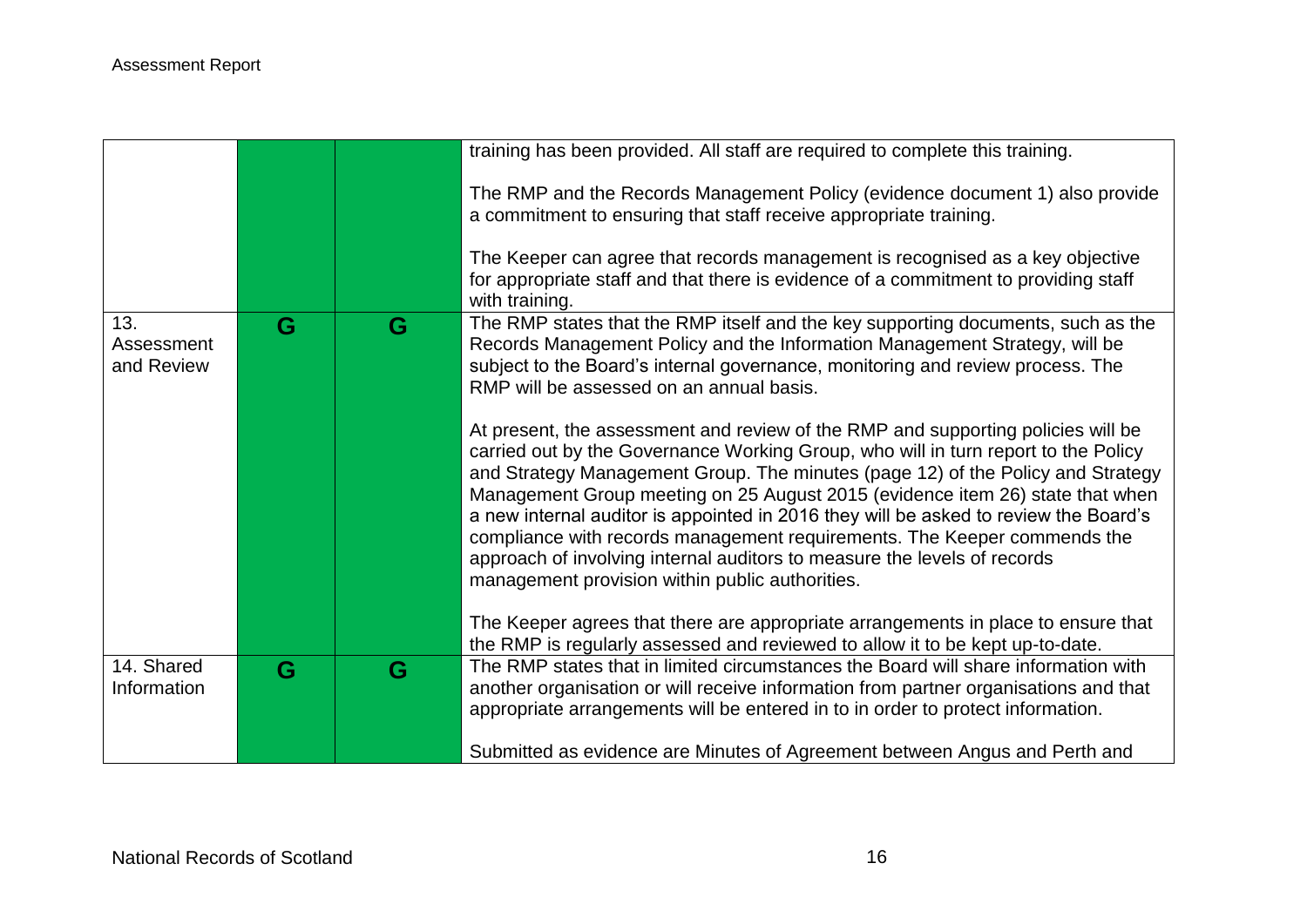

# **6. Keeper's Summary**

Elements 1-14 that the Keeper considers should be in a public authority records management plan have been properly considered by Tayside Valuation Joint Board. Policies and governance structures are in place to implement the actions required by the plan.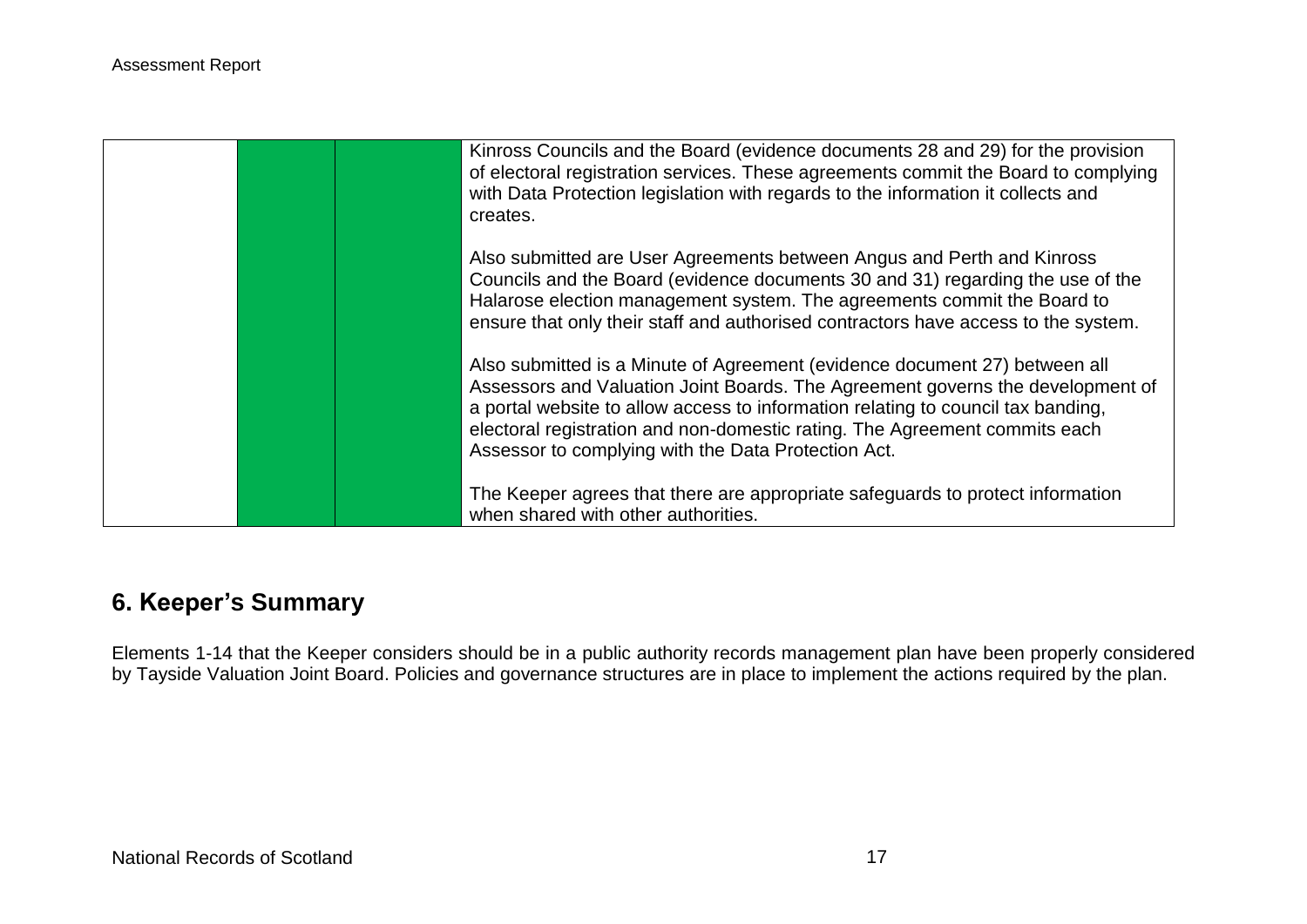### **7. Keeper's Determination**

Based on the assessment process detailed above, the Keeper agrees the RMP of Tayside Valuation Joint Board.

The Keeper recommends that Tayside Valuation Joint Board should publish its agreed RMP as an example of good practice within the authority and the sector.

This report follows the Keeper's assessment carried out by,

…………………………………… …………………………………

Le Maa

Robert Fathry n

**Pete Wadley**<br> **Public Records Officer**<br> **Robert Fotheringham**<br> **Public Records Officer** Public Records Officer